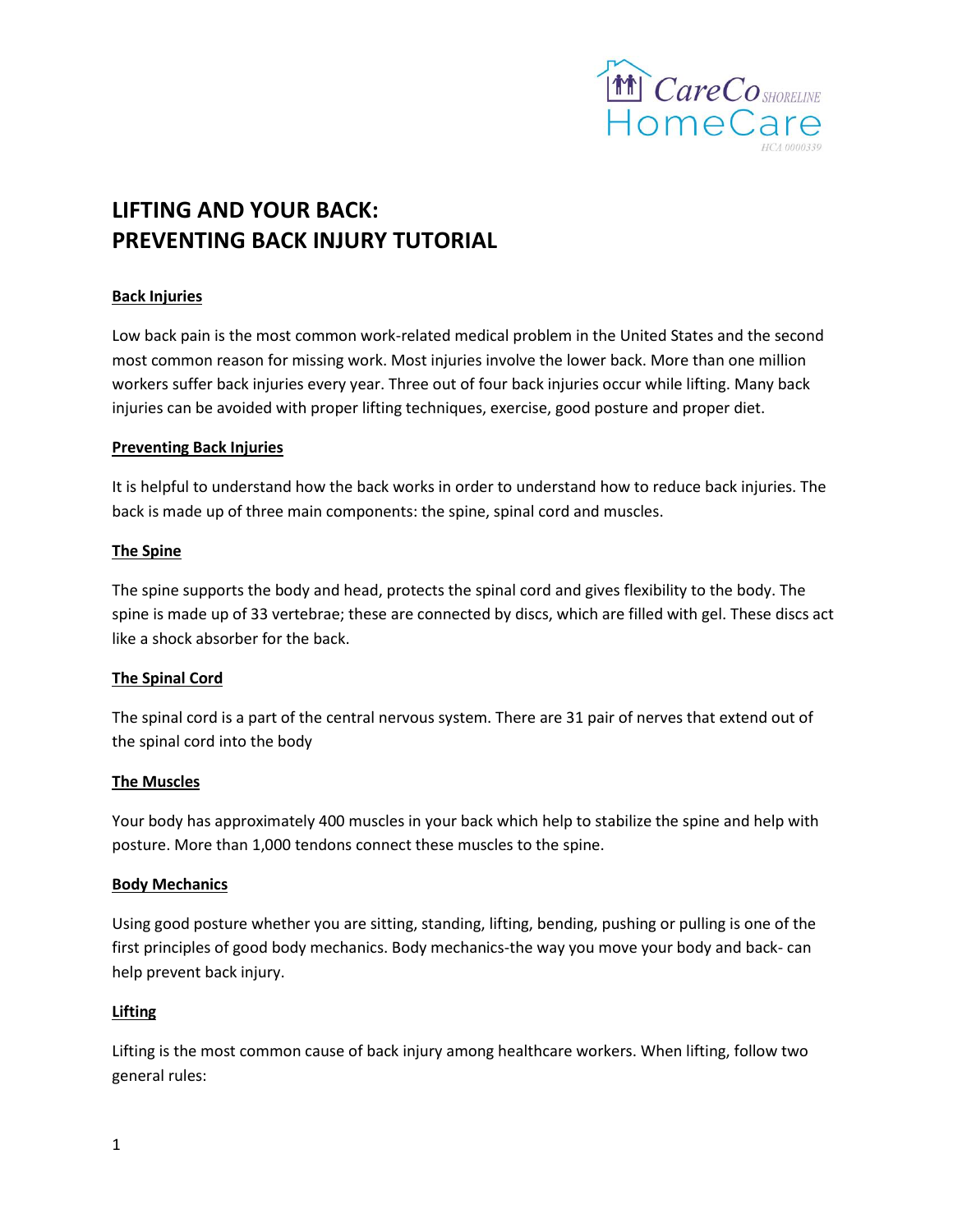

Keep loads close to your body. This will keep the pressure on your spike as low as possible.

Bend your knees, not your back. Bending at the knees encourages you to use your leg muscles, which are more powerful.

## **Safe Lifting**

To lift safely:

- Stand close to the object
- Spread your feet shoulder width apart with one food slightly ahead of the other
- Contract your stomach muscles
- Squat, bending your knees and hips
- Keep your head up and your back aligned.
- Contract your stomach muscles.
- Lift using your legs
- Keeping the load close to your body, straighten your legs and return to a straddling position with feet remaining shoulder width apart.

When lifting as a team, one person should signal the other when to lift, walk and unload. Don't twist as you lift. Instead, pivot with the hips and shoulders in line and shift your weight. Avoid lifting heavy objects above your waist. If you must do so, stop half ways to set the load on a table and change your grip.

## **Sitting**

Sitting can be twice as hard on your back as standing. If you must sit a lot on the job:

- Get a chair that supports your lower back, or use a lumbar cushion.
- Using a rolled towel placed between the chair and your lower back can help.
- Adjust the chair so your knees are at least as high as your hips when your feet are on the floor.
- Desktop should be slightly above your waist.
- Sit close to your work. Don't lean over it.
- Don't slump.
- When sitting for periods of time, take frequent back breaks to get up and stretch.
- Stand, press your palms against your lower back and gently arch your back.
- While seated, press your back against the chair back. Reach straight up from your shoulder with your right arm. Look up and feel the stretch extend through your side. Switch arms and repeat four times.

## **Standing**